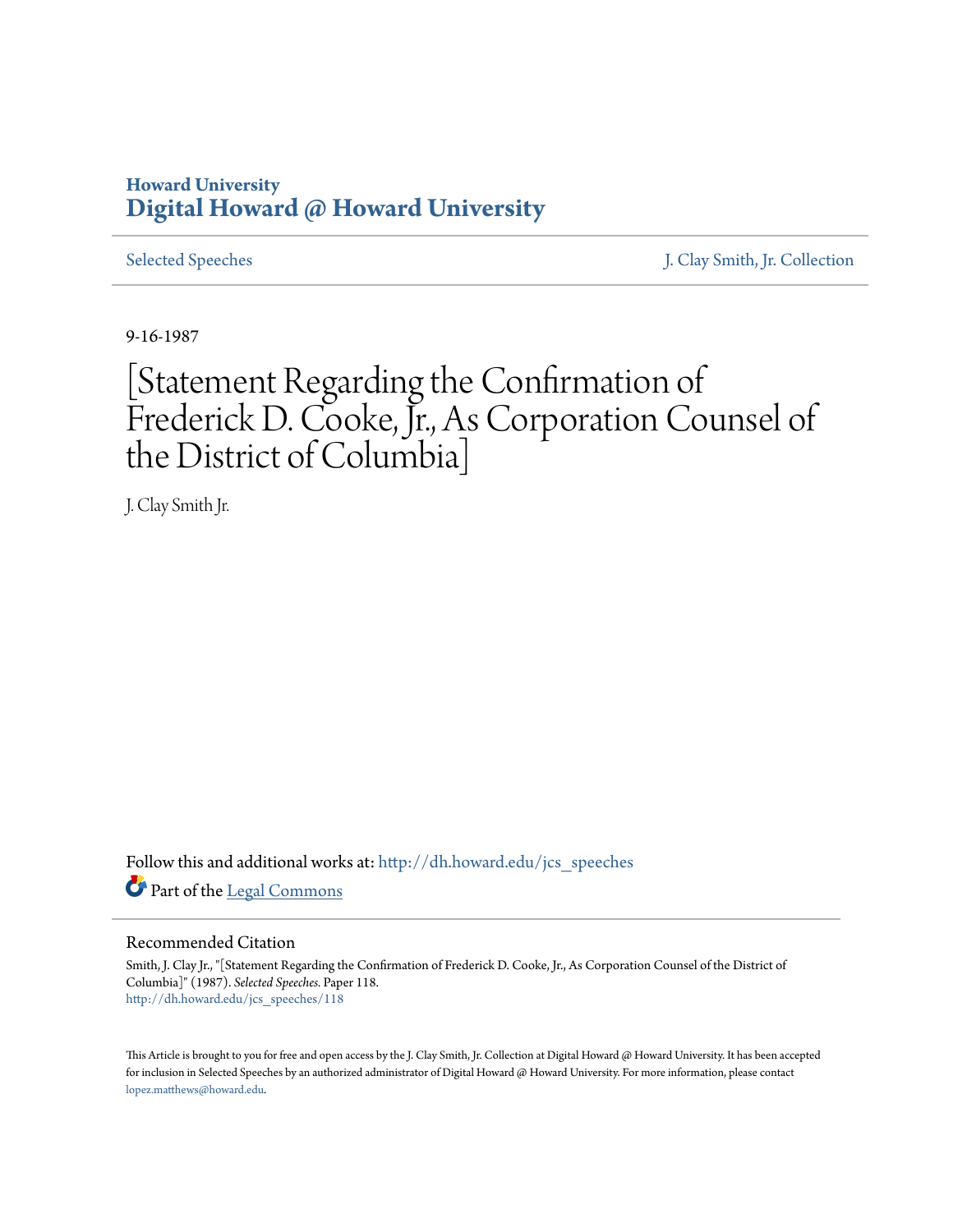## SCHOOL OF LAW

HOWARD UNIVERSITY

2900 VAN NESS STREET, N.W. WASHINGTON, D.C. 20008 FOUNDED BY CENERAL O. O. HOWARD

September 16, 1987

STATEMENT OF J. CLAY SMITH, JR., DEAN, HOWARD UNIVERSITY SCHOOL OF LAW REGARDING THE OONFIRMATION OF FREDERICK D. COOKE, JR., AS OORroRATION OOUNSEL OF THE DISTRICT OF OOLUMBIA

I am pleased to participate in the confirmation hearings of the Honorable Frederick DoUglas Cooke, Jr., to be Corporation Counsel of the District of Columbia. In doing so, I would like to note that the Howard University School of Law and the Office of Corporation Counsel have a relationship that spans nearly 120 years. For example, near 1869, the year that the Law School opened its doors, a white abolitionist lawyer from Ohio, Albert Gallatin Riddle, was appointed Corporation Counsel for the District of Colwnbia. In 1869, Riddle, under the deanship of John Mercer Langston, became one of the first law professors at· the Howard University School of Law.

Over the last 119 years, many of our law graduates have worked in the Corporation Counsel's Office and many more will do so in the future. Today, I em here to report t.o the distinguished members of the District of Columbia City Counseil about the worthiness of Frederick Douglas Cooke, Jr., to have the trust of the people of the District of  $\Lambda$ lumbia bestowed upon him as  $CC$  .  $C$  .  $C$  .  $C$ 

Mr. Cooke, a native of the District  $a \otimes a$  resident of this City, is  $\mathbb{R}^n$  extstanding human baing. This quality provides the citizens with a Congression Counsel rooted in the people. Cooke is a hard-working person.

n.